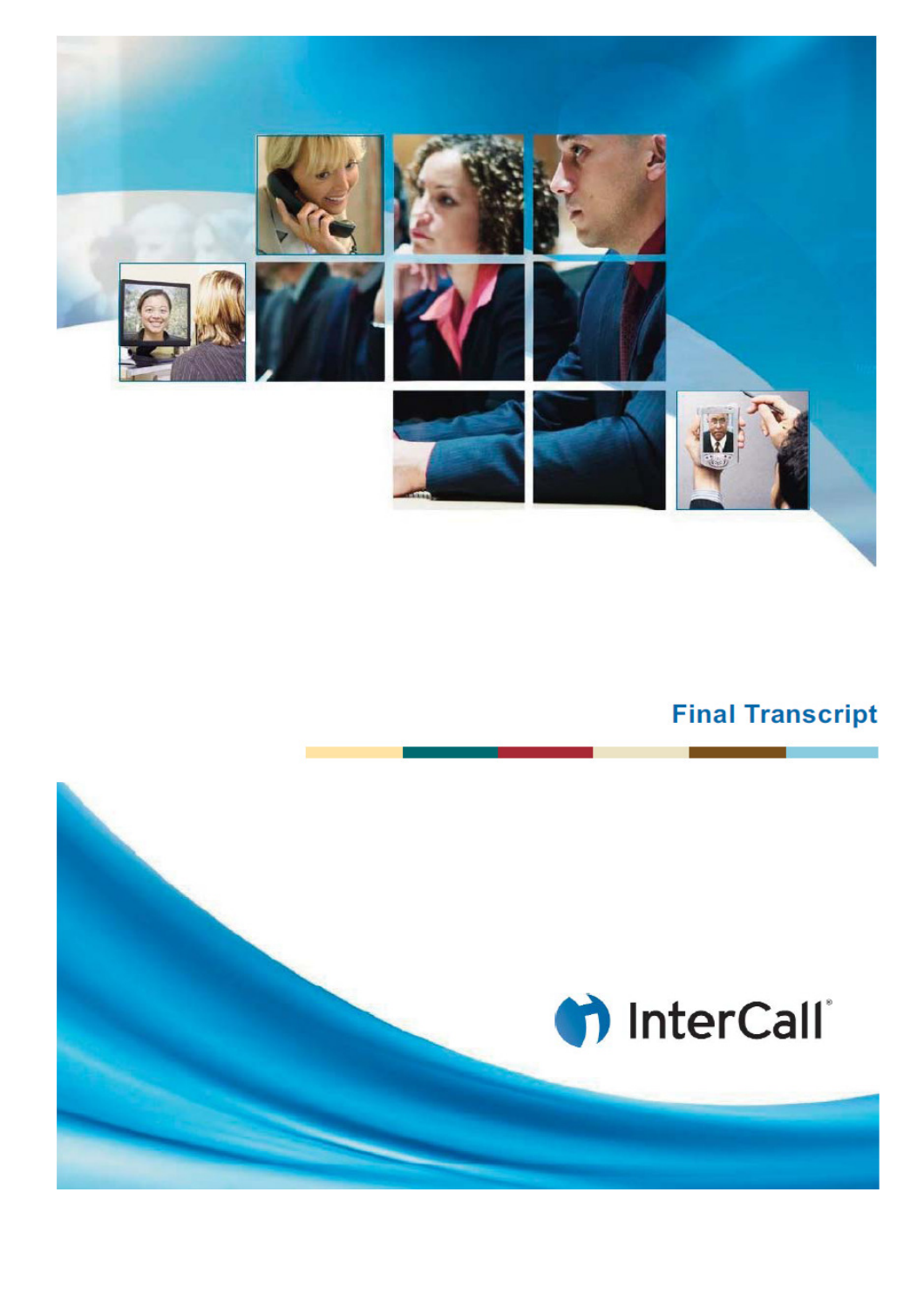| Date | $T$ ime | Name of Conference: SCA HALF YEAR AND Q2 REPORT 2013<br>933982 |
|------|---------|----------------------------------------------------------------|
|      |         | Duration: 30 minutes and 56 seconds                            |

# **Contents**

| Corporate Participants |   |
|------------------------|---|
| Presentation           | 3 |
| Question and Answer    | 6 |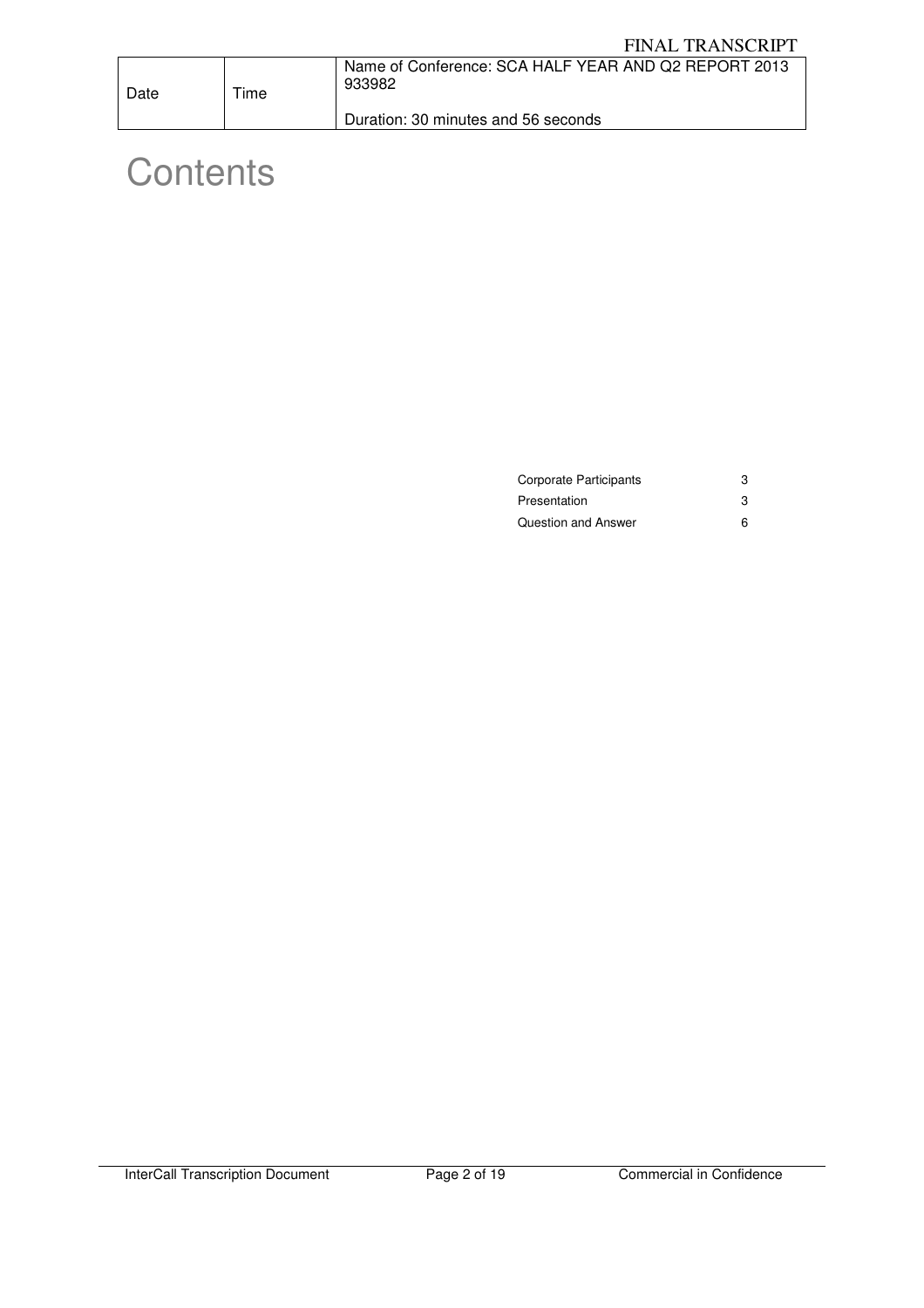Duration: 30 minutes and 56 seconds

## Corporate Participants

**Jan Johansson**  SCA - CEO

## Presentation

## **Host**

Hello and welcome to SCA's half year and second quarter report for 2013. Today our CEO Jan Johansson will go through the report and we will as usual have a Q&A session with our CFO Lennart Persson who will attend as well. Welcome to you on the telephone conference and welcome to you in the room. With this, I hand over to you, Jan.

## **Jan Johansson** – SCA, CEO

Thank you very much and once again welcome, ladies and gentlemen. Let me just start with some macro updates, and as you all know we still are not very much helped by the growth globally. We still have a very weak European market. The expectations for this year is actually that we will have a decline in growth. US is growing a little bit below 2%. China still on a good level, 7.8%, but still of course lower than we saw before. Looking at our business areas, we still see some growth in Tissue in Europe and we also have a reasonably strong demand on our Personal Care side and in particular then of course in the emerging market where we still have a very good growth. We have seen some change in the Forest operation. The solid wood is much more positive than we saw from the first quarter. We also have some stronger kraftliner operation but publication paper is still quite weak and of course I will get back to this when I get into the different business areas.

Coming into Q2 to Q2, we do have sales growth of some 18%, of that 13% is coming from acquisitions. If we look at the Hygiene business we have a growth of 21% and of that 17% is coming from acquisitions. We still have an underlining growth, organic growth, in the company.

InterCall Transcription Document Page 3 of 19 Commercial in Confidence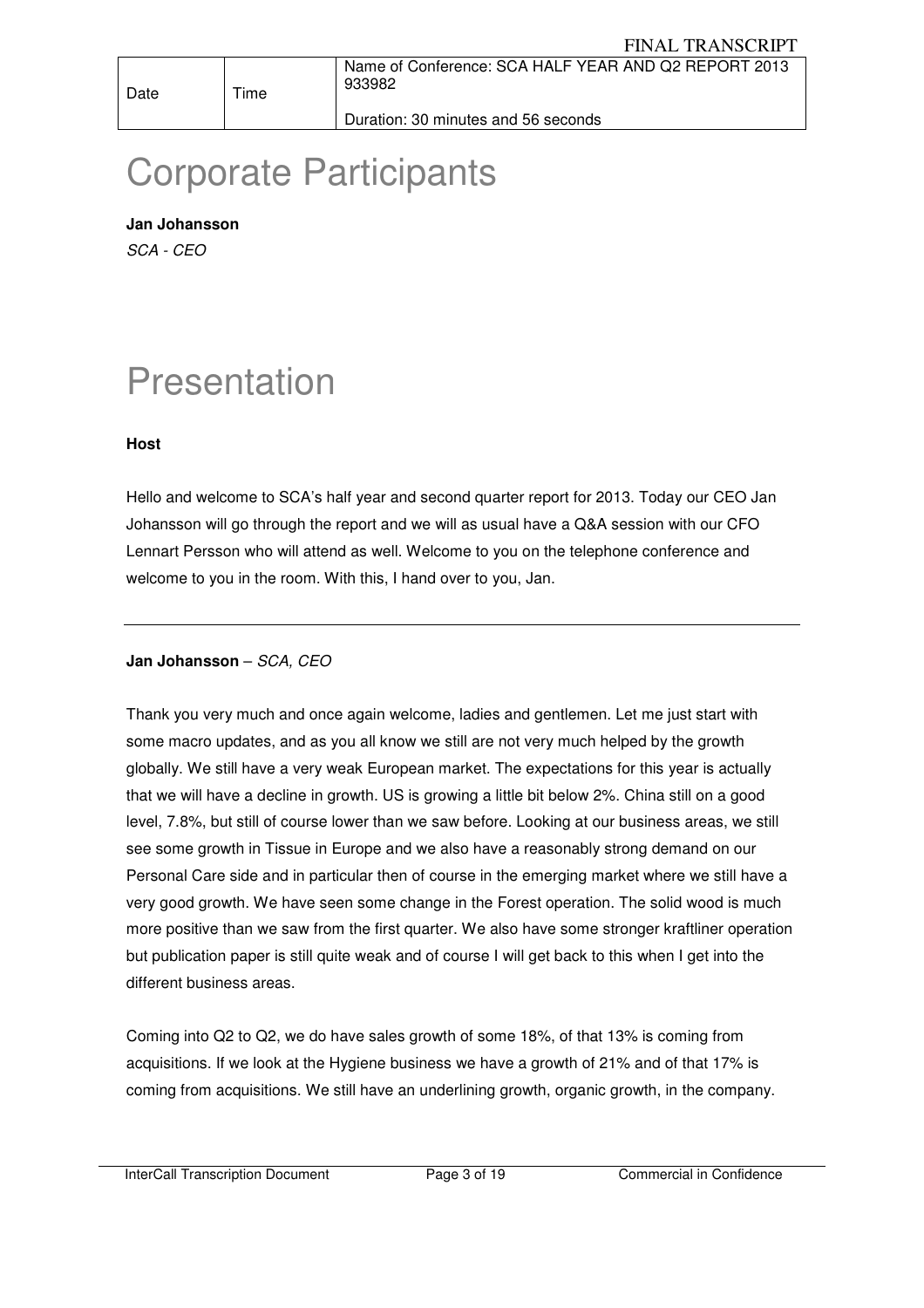| Date | $T$ ime | Name of Conference: SCA HALF YEAR AND Q2 REPORT 2013<br>933982 |
|------|---------|----------------------------------------------------------------|
|      |         | Duration: 30 minutes and 56 seconds                            |

Looking at the operating profit of 4%, of course with a growth of 18% you would expect a little bit higher growth in operating profit but the difference is actually mainly coming from the Forest operation where we have a negative development in Forest of some 183 million, but the Hygiene business improving by 300 million Q2 to Q2. Working capital is 100% coming from payables. It depends very much when we have the end of the month whether or not it will be a positive impact or a negative impact. Inventories have not been changed; it is the same lower level as we always have had.

Looking at the efficiency programme, it's going according to plan. If we look at the first programme with 231 million, of which 141 is coming from Tissue and 90 is coming from Personal Care. Q1 to Q2 we have an additional 179 million in savings and during Q2 we had a saving of 428. So it's running according to plan and as you know the GP synergies will come a little bit later and we will have that 100% in 2016 and the others will be in '15 and '14.

Looking into the results, what we have to remember also that we still are in a transit mode, you could say, because we are divesting businesses and in these results we have the divestment of Aylesford and Laakirchen. It impacted the sales with some 900 million SEK. Currency is also of course impacting us. The sales is impacting negatively by 1 billion if we look at Q2 to Q2 and of course a negative impact on operating result. The currency is reducing operating margin with 0.3 Q2 to Q2. If we look at earnings per share, it may look a little bit strange. We have to remember that in that line we did have Packaging last year and that's the only line we had it on so that's why you see the difference in earnings per share. Also looking at the debt to equity ratio. We had got the sales revenue from Packaging but we hadn't paid GP at the time, that's why you see the difference in debt to equity.

Looking at Q1 into Q2. As you remember, we sold the remedies from the GP acquisition, we also sold Laakirchen during Q1 impacting all in all the sales with 1.2 billion and the operating result with 100 million, so that's of course something we have to delete to see the underlying business. And if we do that we had a sales increase of 4% and increase in operating result of some 3%. We also had quite a good quarter when it comes to growth in Away-From-Home. We actually grew Away-From-Home with 7% globally and even in Europe we had a growth of around 5% Away-From-Home, so we are gaining market share all the time in our brand Tork.

If we look at Forest, the result has improved by 9% and having said that we also have to remember that we had a capital gain of 121 million Q1 so in spite of that it's an improvement of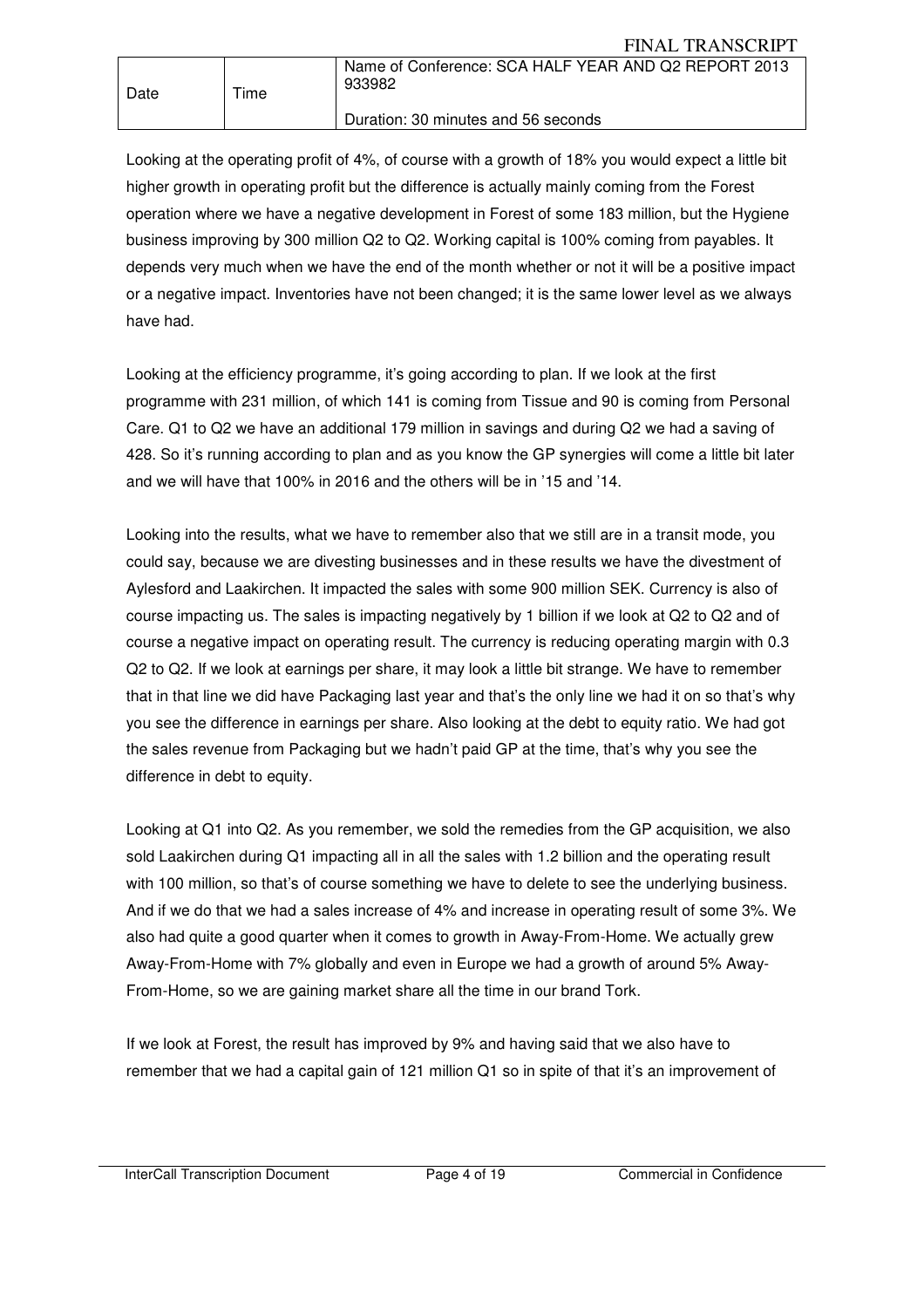| Date | Time | Name of Conference: SCA HALF YEAR AND Q2 REPORT 2013<br>933982 |
|------|------|----------------------------------------------------------------|
|      |      | Duration: 30 minutes and 56 seconds                            |

9% in profit. And we also had 80 million in cost for maintenance in Forest during the second quarter.

Then coming into Personal Care. We have some 10% growth, of which 5 is from acquisitions. Incontinence is growing by 6%. In Europe we have been growing incontinence by more than 4%, the market has grown by 2-2.5%. We have been growing the retail business in inco with 9% and we have been able to increase penetration in men inco with 14%. So we have actually accelerated the investment in inco during the quarter. And if you look at Personal Care in total you have to remember we have a business area with a return on capital employed above 28% here and of course the increase is substantially higher on that. So we are taking market shares, we are growing it and we are growing penetration and of course both long-term and short-term that will be a huge benefit for the company.

We also have a good growth in emerging markets of some 16%, of which 10% is coming from acquisition. We have a slightly lower margin in Personal Care from 12 to 11.9. It's actually 0.04 if you calculate it right. And that is mainly due to more investment in the market but also higher raw material during the quarter. And then we of course have volume impacting positively and also cost saving. But since Incontinence is an extremely important area for us. We are the dominant player in the world, as you know, and we are by far the dominant player in Europe and if we can grow our market share and particularly grow the penetration, which is still below 40% in mature markets. That will have a huge value for SCA. So we have accelerated, very successful, the penetration and the growth of inco during the quarter.

Coming into Tissue where we have a growth of 28% and of course acquisition is quite substantial since GP and that is 25% of the growth. The emerging market is growing by 14% and here we only have 6% that is actually coming from acquisition, the rest is organic growth. And of the profit improvement of 33%, 16% is coming from acquisition. When it comes to Tissue, as I think we clearly communicated, the first quarter we didn't see an opportunity to price increases in Q2. There will be price increases for the second half, both in Consumer Tissue and Away-From-Home, mainly in Europe which is our biggest market. We have already concluded new agreements and we are in discussions with others to increase the prices. So that's also going according to the plan as we communicated during Q1.

Forest operations, as I said, very positive development in solid wood with price increases of 7%. We estimate to continue some price increases during the second half of the year. Not in the level of 7% but at least it will be more price increases. We have managed to get €15 out of the €20 in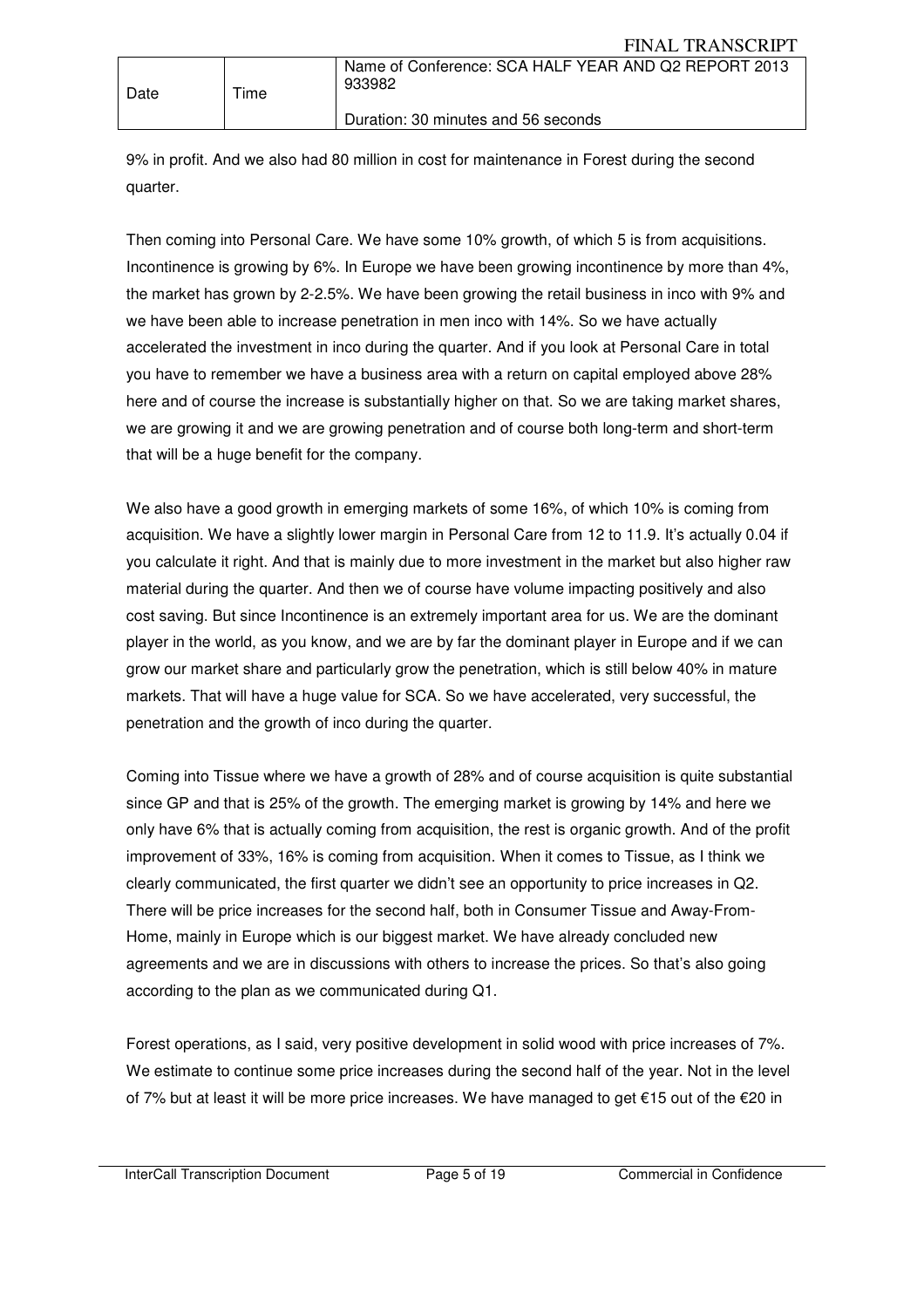| Date | $T$ ime | Name of Conference: SCA HALF YEAR AND Q2 REPORT 2013<br>933982 |
|------|---------|----------------------------------------------------------------|
|      |         | Duration: 30 minutes and 56 seconds                            |

kraftliner and it seems to be very difficult today at least to get the remaining €20 in kraftliner and the reason is that the difference between test and kraftliner is a little bit too big at the moment, so if it's getting too big then it's difficult to get. Even though the balance is very strong in kraft, demand is very strong, but if the difference is too big it tends to be more difficult to get further price increases into the market.

We also had, as you know, quite a substantial negative currency impact from Forest compared to last year with 100 million SEK. But we had a cost saving of 110 million and also some lower raw material costs. Looking at the publication paper, we do see price increases in use. Our main part of the contracts are on a yearly basis, which means the impact of that will come next year. The price increases, the level of it is difficult to say now but let's say something between 2-4% in price increases. Seems to be more difficult to get price increases in LWC today and, as I said, impact on that part mainly next year.

So if we summarise the quarter, we do have a higher sales and profit for the Hygiene business. We have still very good sales in emerging markets. We are gaining market shares in all our categories. Forest is suffering, but once again; sequentially it's actually improving quite substantially in parts of the business. Efficiency programme is according to plan and as we also communicated previously there will be price increases within Tissue for the second half, mainly later in the third quarter but fully impacted in the fourth quarter, in particular in Consumer Tissue. So with that, ladies and gentlemen, I will open up for questions.

# Questions and Answers

## **Host**

Let's start. We have a question. Go ahead, please.

## **Linus Larsson -** SEB

Thank you. It's Linus Larsson, coming back to your comment about your investments in the market, if you could shed some more light on how you see A&P spend for the full year compared to last year, how you see the second half compared to the first half of this year.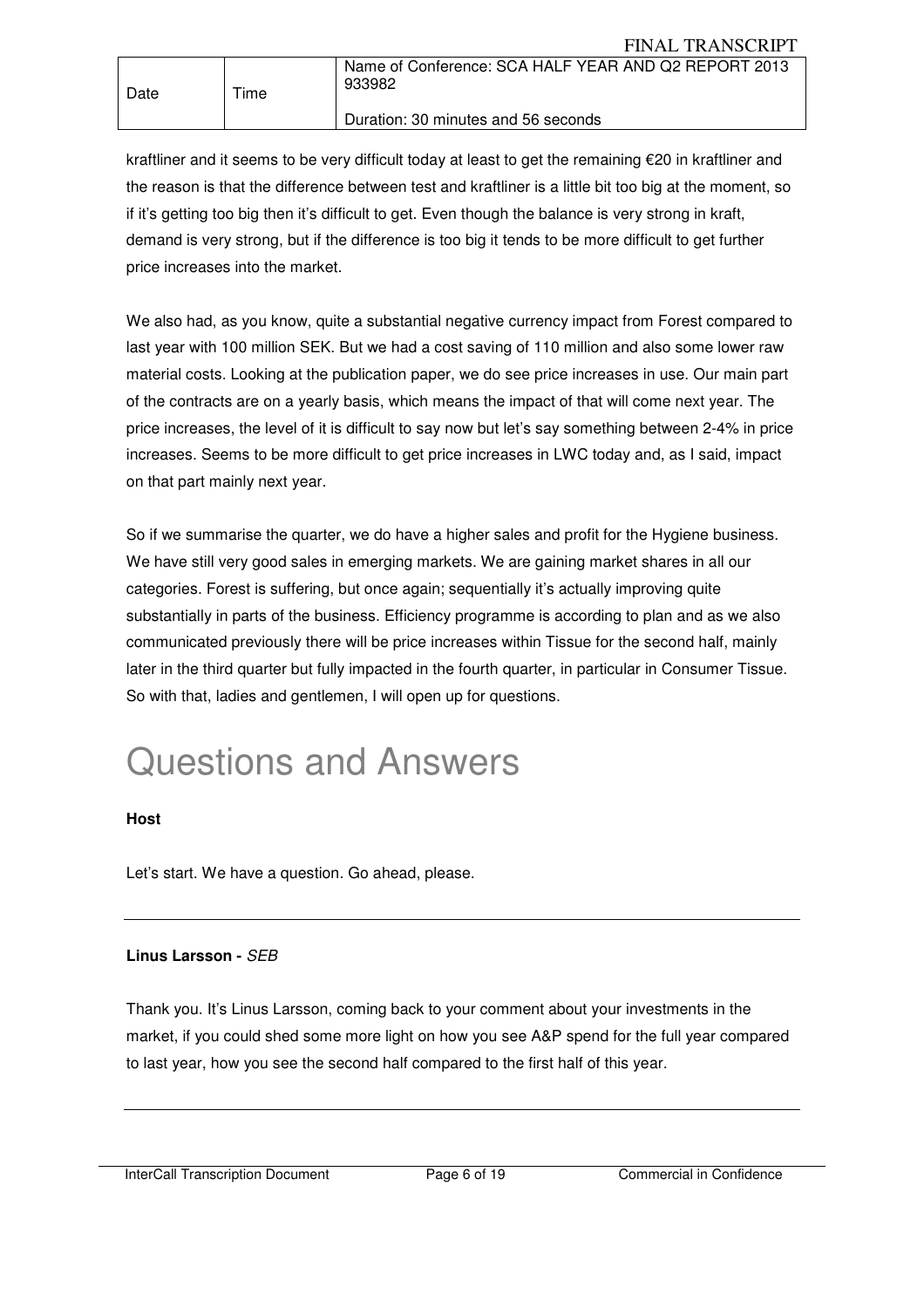## **Jan Johansson** – SCA, CEO

If I look at the second half compared to the first half, at least what I see today will be on the same levels, so we're not going to increase it for the second half.

**Linus Larsson -** SEB

And for the full year?

**Jan Johansson** – SCA, CEO

If you take the first half, double that and you will get to the full year.

## **Linus Larsson -** SEB

I was thinking just to get an illustration of the competitive landscape, if you are spending more in 2013 compared to 2012 on A&P in relation to sales, something like that.

## **Jan Johansson** – SCA, CEO

It's mainly not because of the competitive landscape that we are accelerating. It's actually to grow the category since it is such a profitable category for us, and also to drive penetration. With 40% penetration the potential is huge if we can start to drive the penetration. But it will be, if you summarise that, yes, I guess it will be slightly higher than last year.

#### **Linus Larsson -** SEB

Okay. And also coming back to the tissue price increases that you were referring to, and I understand it's towards the latter part of the third quarter, would it be possible to in any way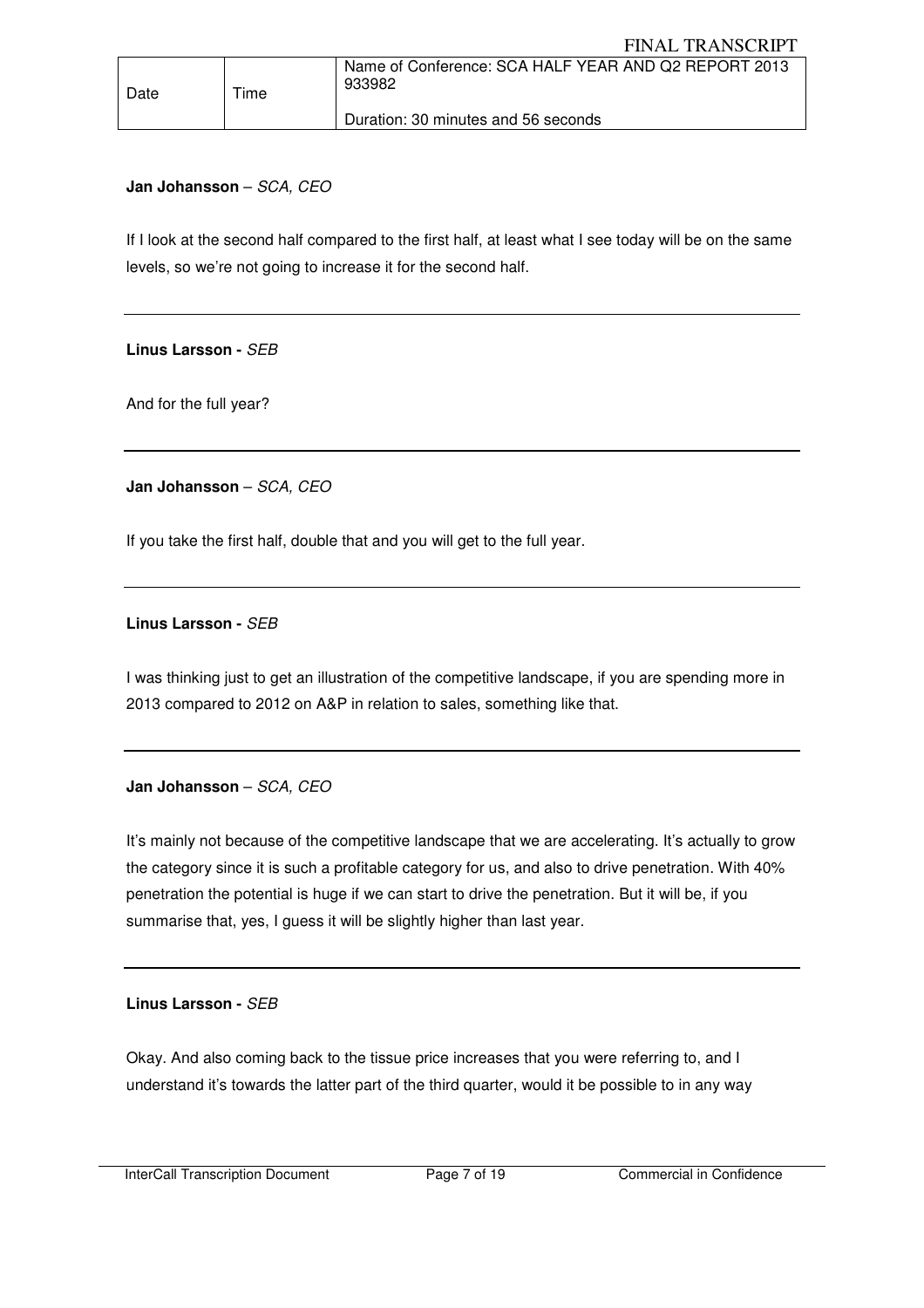| Date | Time | Name of Conference: SCA HALF YEAR AND Q2 REPORT 2013<br>933982 |
|------|------|----------------------------------------------------------------|
|      |      | Duration: 30 minutes and 56 seconds                            |

quantify the tissue price increases that you're seeing? Is it a very marginal net impact on the broad basis of the tissue division or is it something more significant that you would like to describe in any way?

## **Jan Johansson** – SCA, CEO

Since we are in the middle of negotiations it's very difficult for me to comment, but of course we never get enough.

## **Linus Larsson -** SEB

And what's really driving that on the tissue side? You've had… maybe you've had pulp price rising over the past two, three quarters but maybe not necessarily in the season that we're now in the middle of.

## **Jan Johansson** – SCA, CEO

We have had increased raw material costs in pulp and that's at least a good argument for us to discuss price increases.

#### **Linus Larsson -** SEB

And then also finally one source of at least forecast volatility over the past several quarters has been the associate line. I think it was something like 35 million krona in the second quarter and I understand that it is or has been negatively affected in some quarters by restructuring. If you could tell us a bit about what's going on there and what to expect in the second half.

**Jan Johansson** – SCA, CEO

We have a board member here so I will ask him.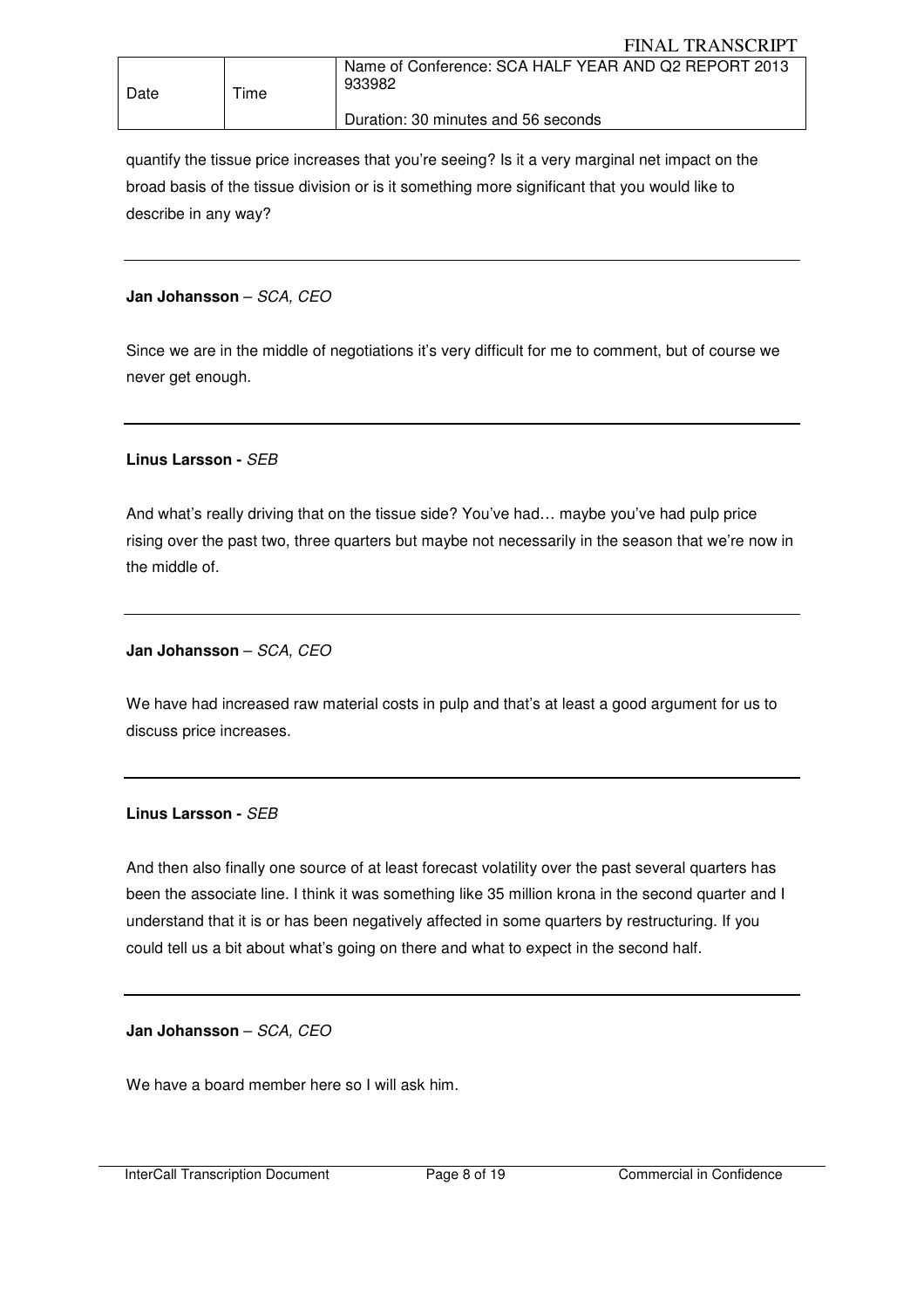## **Lennart Persson** – SCA, CFO

Date | Time

It is as you say, we saw some increase in the second quarter compared to the first quarter. I expect not lower in the second half than the speed we had in the second quarter.

Duration: 30 minutes and 56 seconds

#### **Linus Larsson -** SEB

You think the Q2 level of profitability is pretty representative going forward?

**Lennart Persson** – SCA, CFO

Yes, at least not lower.

**Linus Larsson -** SEB

Great, thank you very much.

#### **Mikael Jåfs -** Kepler Cheuvreux

Just a couple of housekeeping questions. Should we expect a tax rate of 26% for this year? That's the first question. And then for the financial costs, they were down in the second quarter, what should we expect for the remainder of the year? And then the last question would be, how should we think about the non-recurring costs due to the restructuring for the rest of the year? Thank you.

**Lennart Persson** – SCA, CFO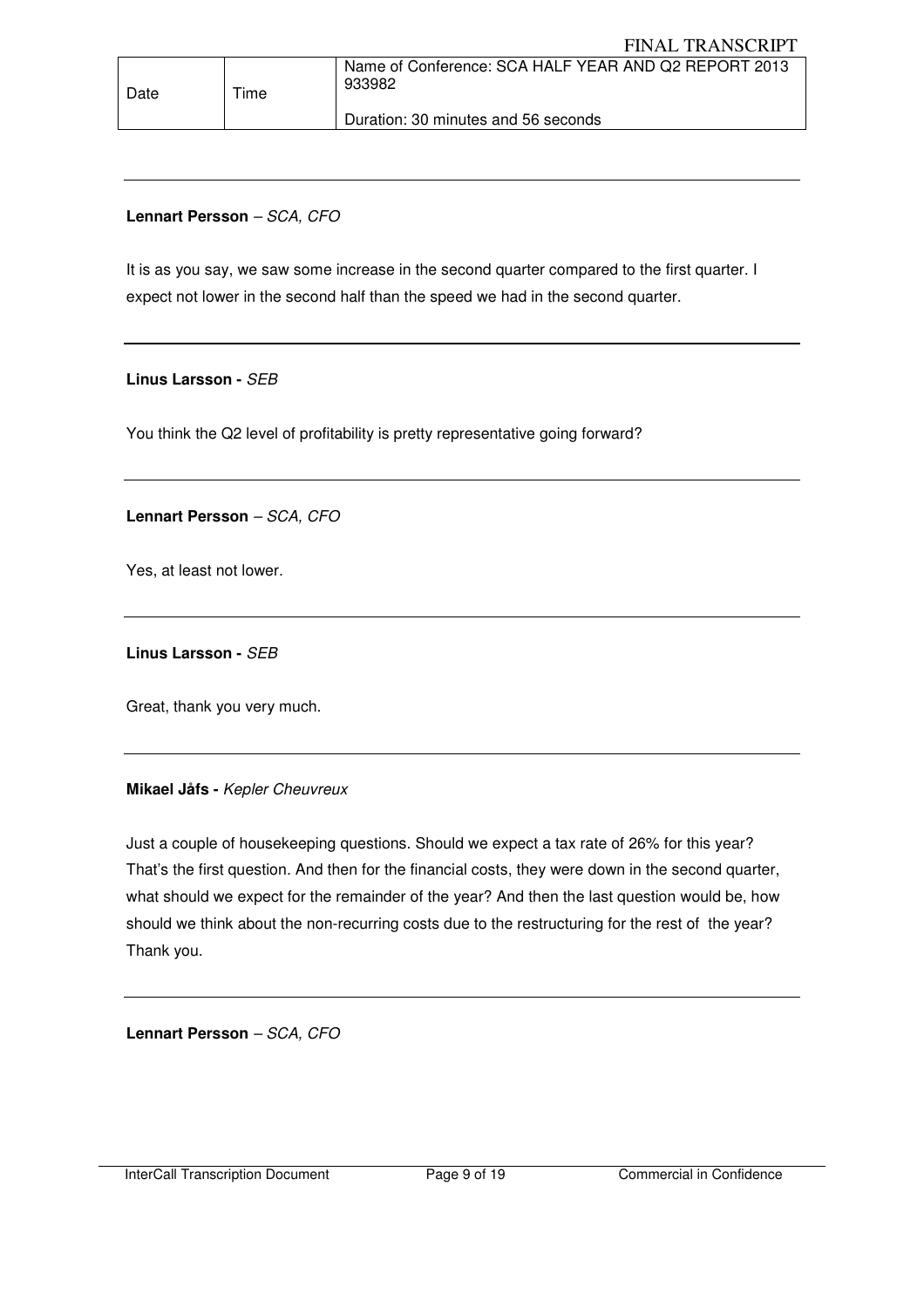The tax rate, I mean the 26%, you can stick to for the remaining part of the year as well. When it comes to the financial net as you remember we had 60 million in dividend, received dividend in the second quarter, otherwise quite stable on the interest cost net, so to say. And the third question was the non-recurring items. I mean, we have now spent some 790, just below 800, and I think we can for the second half maybe not fully that amount but not far from.

## **Mikael Jåfs -** Kepler Cheuvreux

Perfect. Many thanks.

## **Host**

Any more questions here from the floor? No? I've got a sign we have from the telephone conference so, operator, please open up the line.

## **Operator**

Thank you. If you wish to ask a question over the phone lines please press \*1 on your telephone key pad. Your first question comes from Oscar Lindstrom, please ask your question.

## **Oscar Lindstrom** – Danske Bank

Hello, this is Oscar Lindstrom from Danske Bank. Three questions. The first one concerns the increasing raw material costs in the Personal Care business which you talked a bit about ahead of the report and we now saw in the Q2 numbers. Can you be a little more specific as to exactly what sort of items are seeing cost inflation and perhaps if you could add something about the outlook for the cost inflation in the Personal Care business for the second half of this year? That was my first question. Should I go on with the second one or...?

**Jan Johansson** – SCA, CEO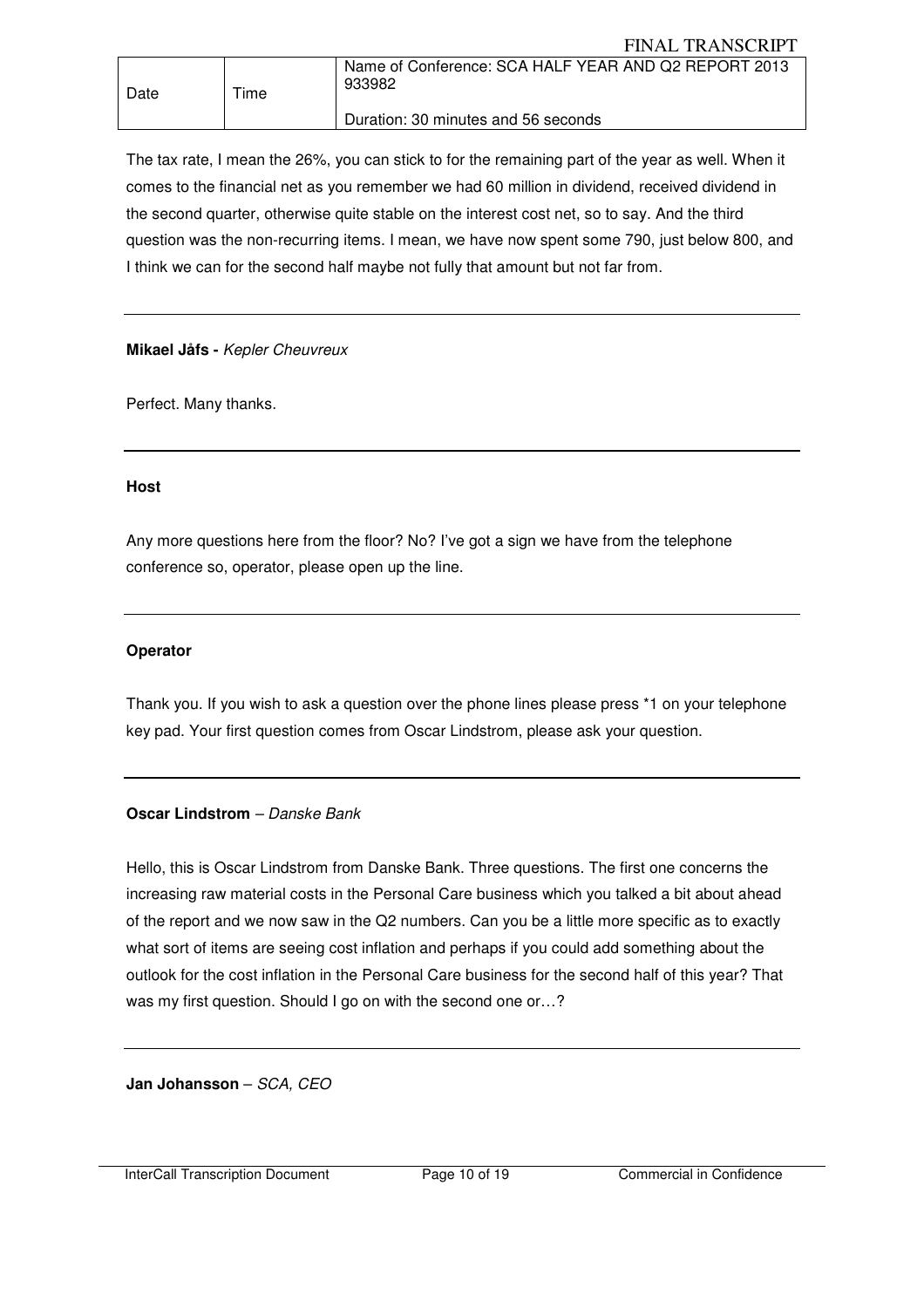We can take that. If we look at the raw material we have a cost increase of about 6-8 million, if I remember rightly, and if you look at the general cost inflation overall in the company we are on the level of 2-2.5% overall, which is reasonably good, looking at the business we have.

## **Oscar Lindstrom** – Danske Bank

So this is not something that's driven by any specific chemicals or oil prices, it's more, sort of, general overall cost inflation, you're saying?

**Jan Johansson** – SCA, CEO

No, the raw materials are of course the raw materials, but you also have cost inflation in general, that's what I have answered, not in Personal Care but generally in the company it's 2-2.5%. But the raw material cost is fluff pulp, as you know, and oil based products.

**Oscar Lindstrom** – Danske Bank

What do you see as, sort of, the outlook for the second half of this year? Should we expect continued, sort of, higher than average, I guess, or cost inflation or…?

**Jan Johansson** – SCA, CEO

No, we think it will be quite stable going forward.

**Oscar Lindstrom** – Danske Bank

My second question is about China. We've had reports of slowing growth and price pressure in this Chinese hygiene market and you have invested quite heavily in this market over the past,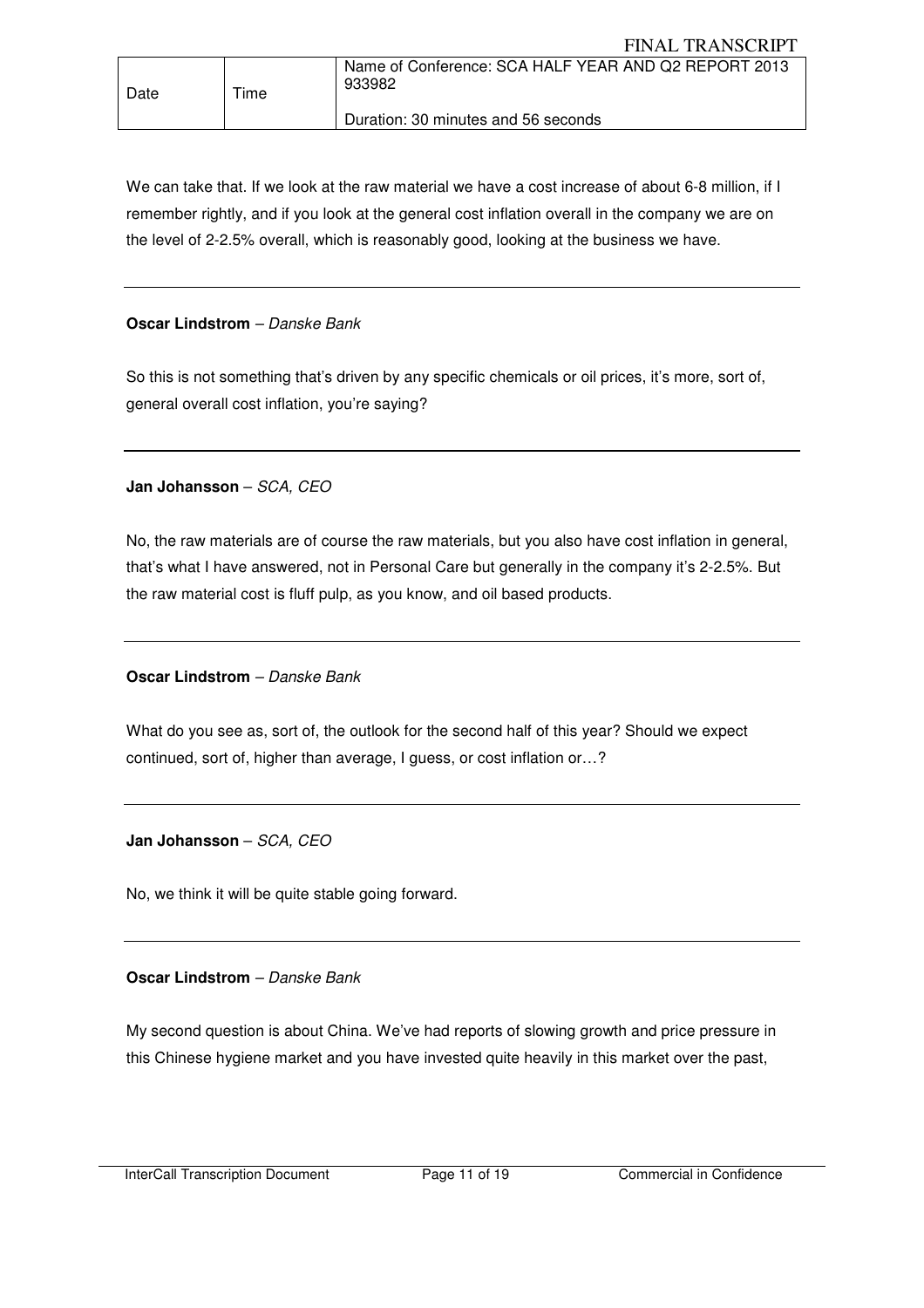say, 12, 18 months on acquisition and you've increased your stake in Vinda. What's your view of what's happening in the Chinese hygiene products market and how is your business there doing?

## **Jan Johansson** – SCA, CEO

The market is still growing there quite substantially. What has been impacted when it comes to the lower growth in China is mainly the infrastructure part of it. It's slowly turning into a consumer market and still, of course, the consumer part of the GDP is lower than the infrastructure but the change is clear and it will continue. There has always been tough competition and we don't see any change in that. It has not increased and it has not decreased; it's on a similar level.

## **Oscar Lindstrom** – Danske Bank

And the final question; do you see the consequences of Kimberley-Clark's decision to exit the tissue and especially the baby or part of the baby market in Europe. You've previously said it's a bit too early to see exactly how that will affect you. Do you have any more on this to say now?

## **Jan Johansson** – SCA, CEO

I think I said it will certainly affect us positively but we haven't fully decided whether or not it should be 100% private label or a combination of private label and branded and we're still looking into that, depending very much on the retailer reaction in different markets. In some markets they want to have a second brand, in some markets they don't want to have a second brand and then of course we will choose to be the private label supplier.

## **Oscar Lindstrom** – Danske Bank

Would you say that you could fill that gap with your existing product line-up or product portfolio or will you need to make an investment and cash out in order to fill this gap?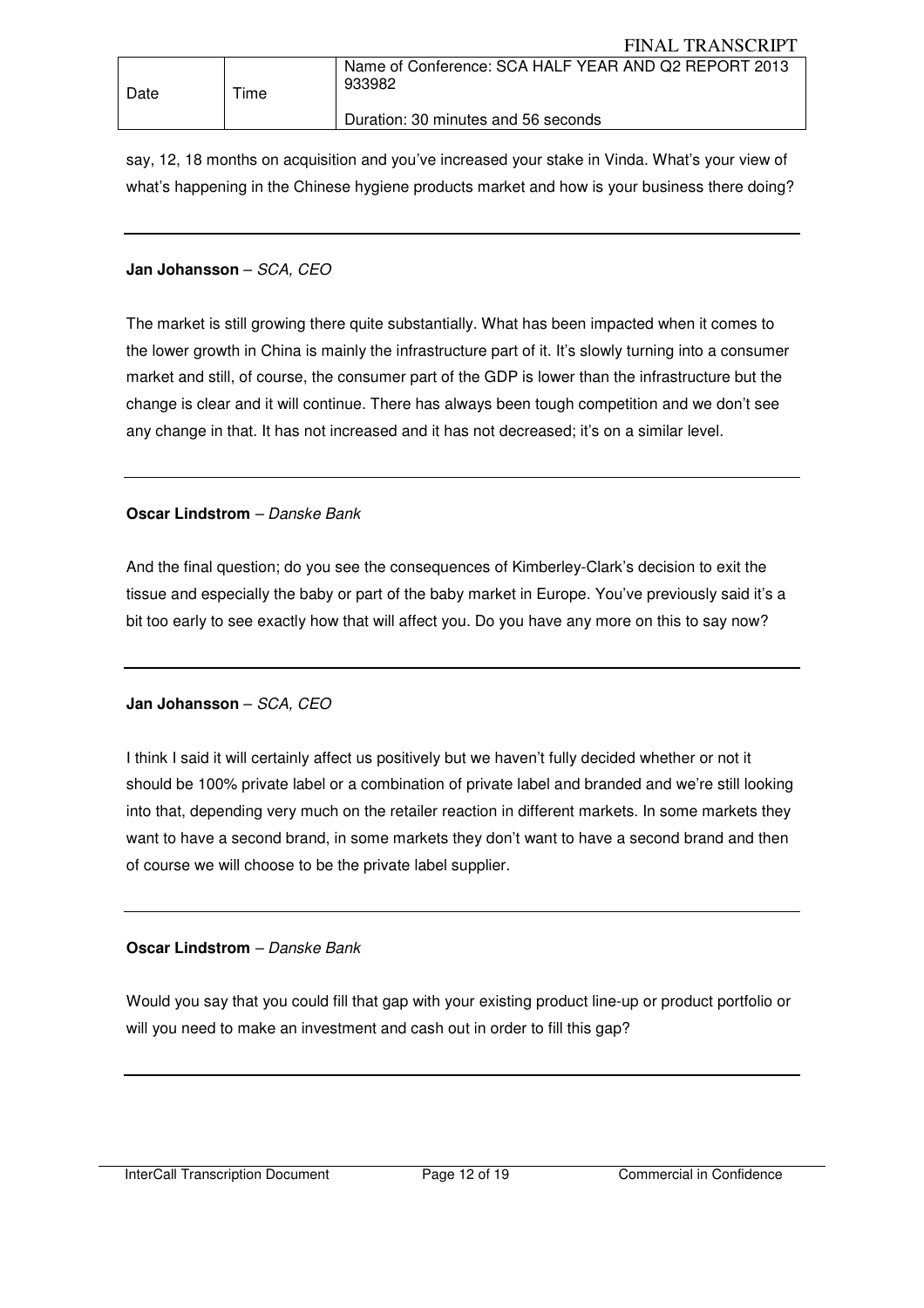| Date | Time | Name of Conference: SCA HALF YEAR AND Q2 REPORT 2013<br>933982 |
|------|------|----------------------------------------------------------------|
|      |      | Duration: 30 minutes and 56 seconds                            |

## **Jan Johansson** – SCA, CEO

We are running at 100% now, but of course we can switch some contracts to more profitable contracts. It's a living material.

## **Oscar Lindstrom** – Danske Bank

And the final one this one, would you say that this upside is ahead of you and you haven't really benefited from this yet or have you already seen some of this perhaps? I realise it's not something you can easily put a number on but…

**Jan Johansson** – SCA, CEO

No, we have not seen anything of it yet, no.

**Oscar Lindstrom** – Danske Bank

All right. Okay, thank you very much, those were all my questions.

#### **Host**

Operator, next question from the telephone lines, please.

## **Operator**

Thank you. The next question comes from Kartik Swaminathan, please ask your question. The line is now open, please ask your question.

**Kartik Swaminathan** – Bank of America Merrill Lynch

InterCall Transcription Document Page 13 of 19 Commercial in Confidence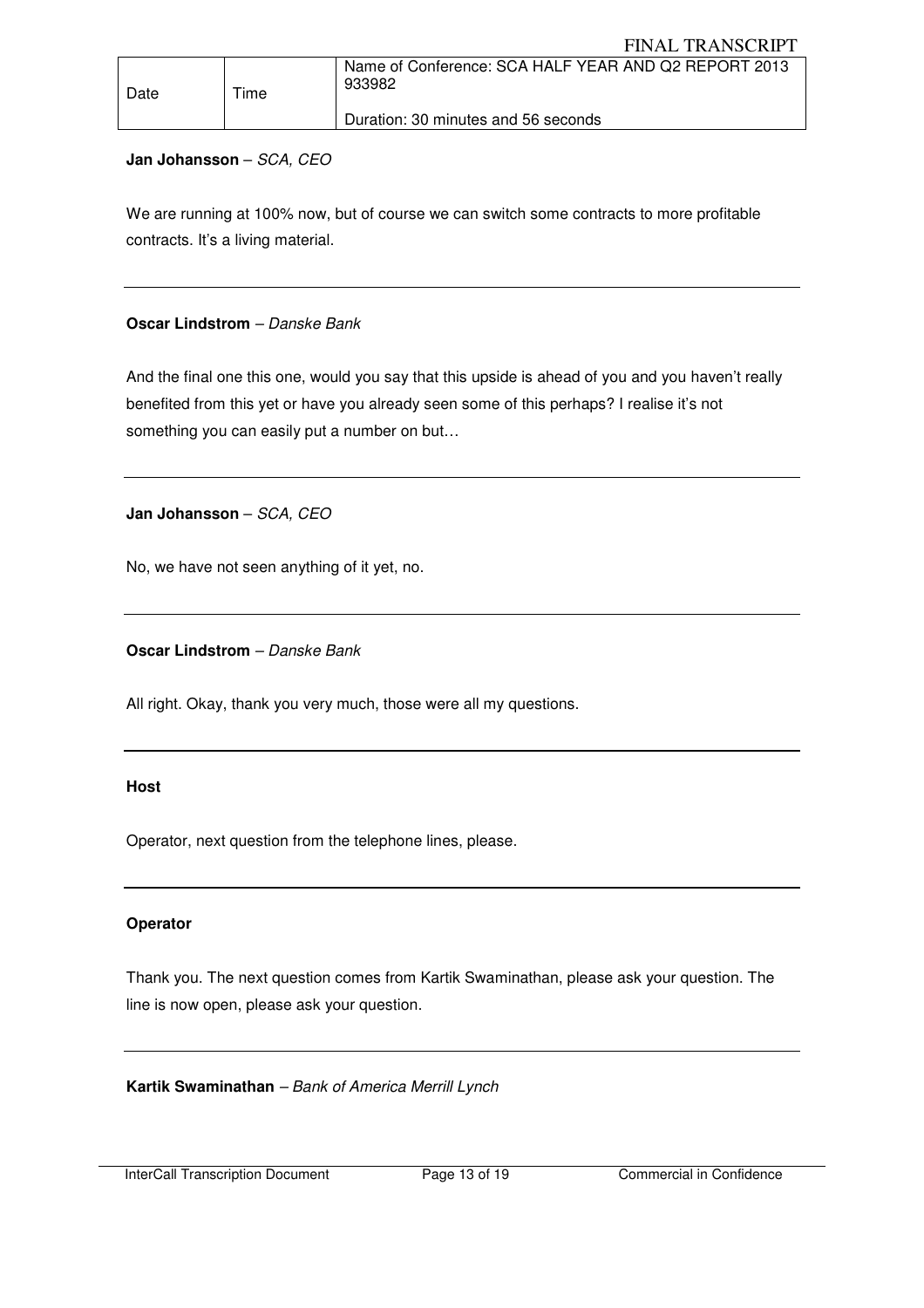| Date | Time | Name of Conference: SCA HALF YEAR AND Q2 REPORT 2013<br>933982 |
|------|------|----------------------------------------------------------------|
|      |      | Duration: 30 minutes and 56 seconds                            |

Hi there, can you hear me now?

**Jan Johansson** – SCA, CEO

Yes.

## **Kartik Swaminathan** – Bank of America Merrill Lynch

Thank you. Sorry about that. Thank you for taking my question, Kartik Swaminathan calling from Bank of America Merrill Lynch. The first question I had is just an approach to tissue pricing dynamic in another way. Can I ask whether you've managed to pass on the full effect of cost pressure from pulp year to date in the negotiations that have already concluded? The second question was, if you could please remind us how quickly raw material cost pressure can be passed through in the Personal Care segment and how the pricing mechanism works again.

#### **Jan Johansson** – SCA, CEO

If I start with the second one, on the oil-based materials it will take four to six months before we have the impact in our P&L. In the first one I think it's a little bit too early for me to comment on that since we have concluded some but we still have some more to conclude so I rather wouldn't like to comment on that.

#### **Kartik Swaminathan** – Bank of America Merrill Lynch

Okay, thank you very much. And my final question is on pulp pricing and the momentum there. We've seen a little bit of volatility in the price indices that you can access through Bloomberg and I was wondering if you could provide us with a little bit of market colour on whether you think prices are indeed going to roll over going into summer now that we have a little bit more visibility or is it going to be a situation where we're probably closer to flat lining?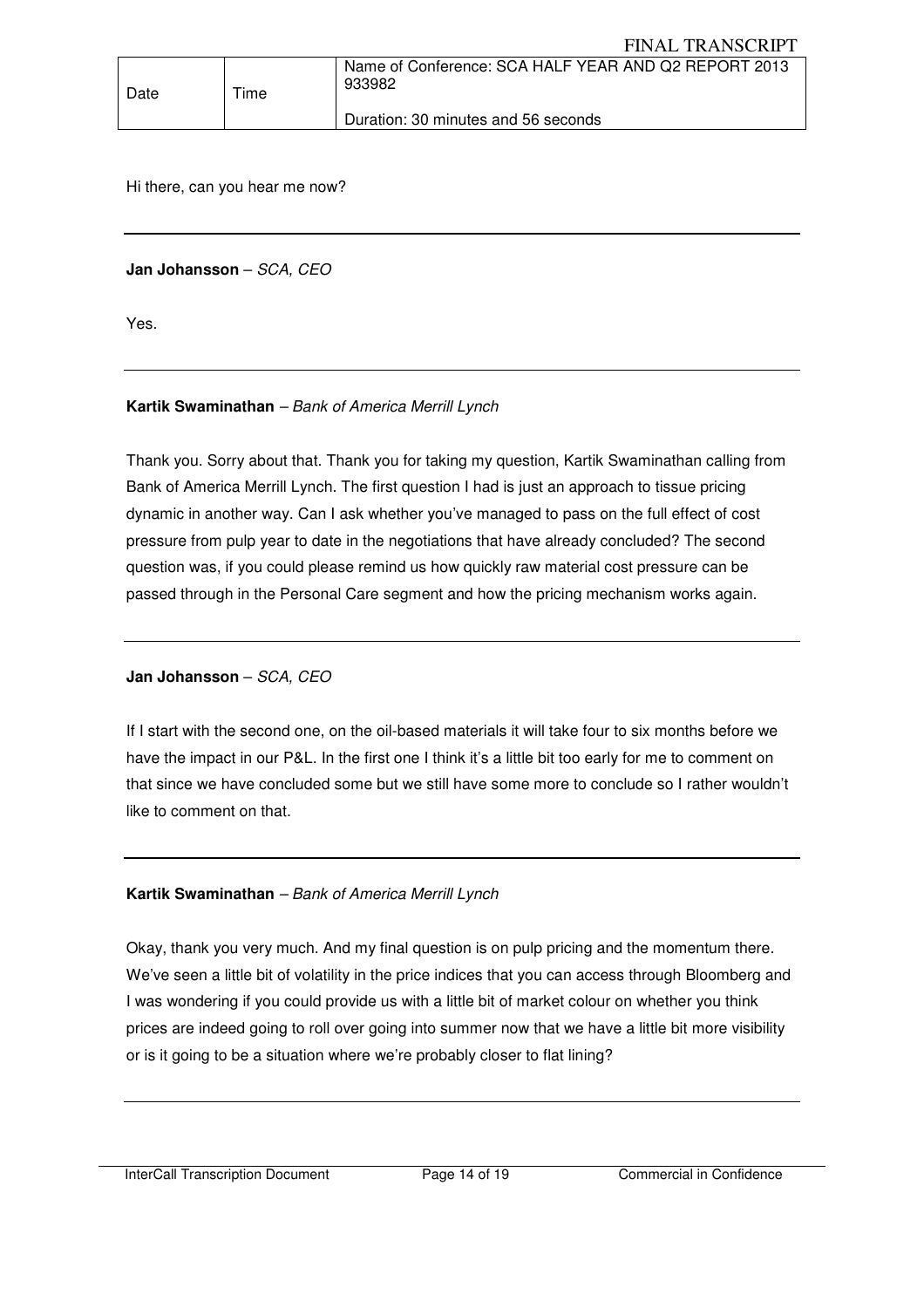## **Jan Johansson** – SCA, CEO

Date | Time

Well, on average we are estimating that you will have a flat second half of the year, maybe a little bit lower during the summer period and maybe a little bit higher later on in the year, but in average flat. Then of course what is even more important for us is the ratio euro-dollar since we mainly produce in euro and we buy pulp in dollar, that's a very important factor to follow.

Duration: 30 minutes and 56 seconds

#### **Kartik Swaminathan** – Bank of America Merrill Lynch

Thank you very much.

#### **Operator**

Your next question comes from William Houston, please ask your question.

#### **William Houston** – Redburn

Hi there, it's Will Houston here from Redburn. Three questions, please. Firstly, if we look at your EBIT deviation analysis, which you provide on your website, and we look at the other line there, for the group in Q1 it was a positive 567 million SEK and then in Q2 it was only… sorry, 246 million SEK. I was wondering if you could just talk around the movements there which has caused that swing, please?

#### **Lennart Persson** – SCA, CFO

Of course some of that is coming from the cost saving programmes but then we have also the acquisitions and the divestments on that line. I think you should look at it from that point of view. We have also the deviations in market activity, for example.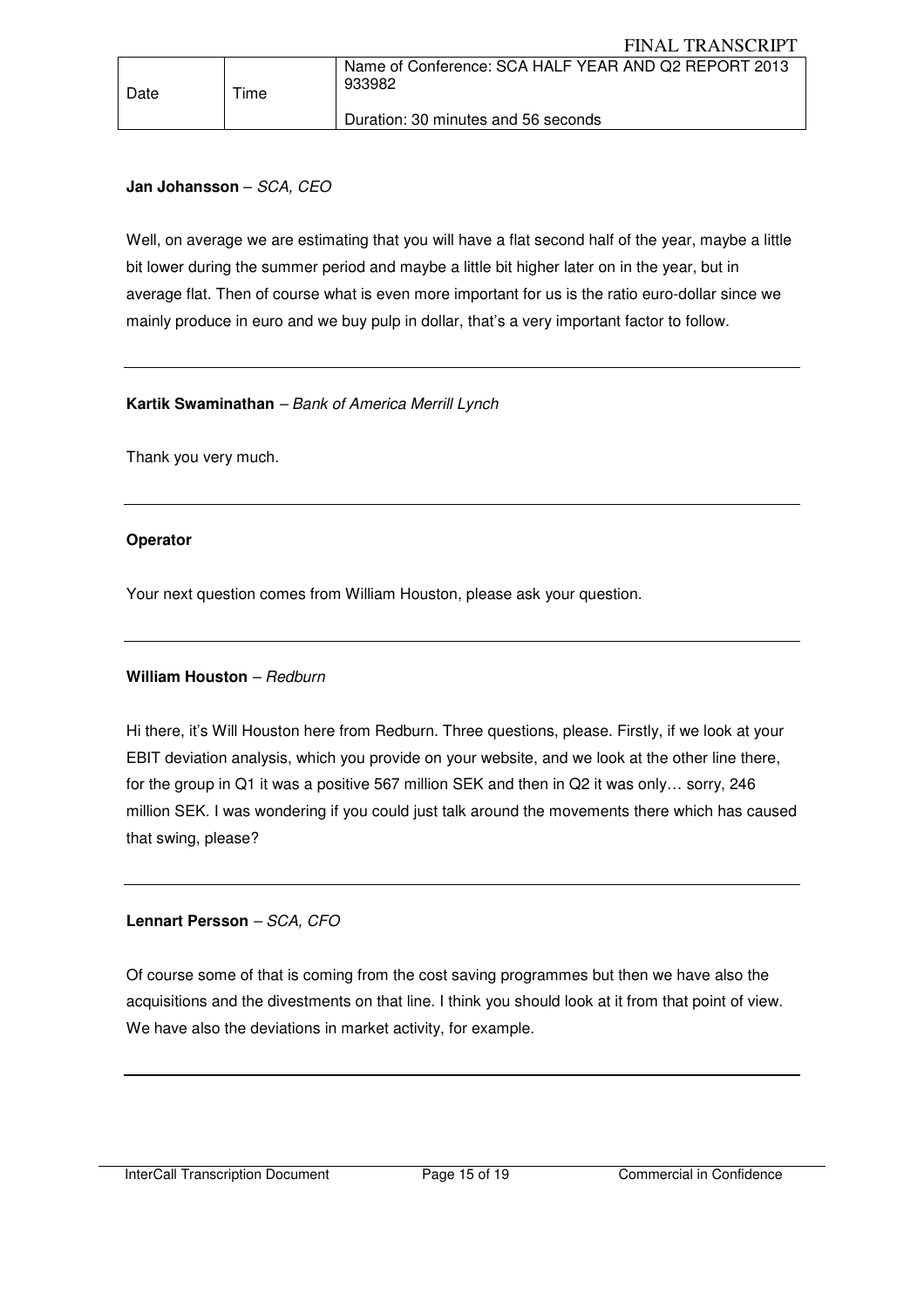| Date | Time | Name of Conference: SCA HALF YEAR AND Q2 REPORT 2013<br>933982 |
|------|------|----------------------------------------------------------------|
|      |      | Duration: 30 minutes and 56 seconds                            |

#### William Houston - Redburn

So the reason for the lower positive contribution in Q2 is down to the increased spend on A&P?

#### **Lennart Persson** – SCA, CFO

Partly.

## William Houston - Redburn

Partly, okay. And then question two, if possible, please, in terms of the central cost, that was higher in this quarter relative to Q1, could you just talk around what you expect for the full year please and maybe the balance over Q3, Q4 if possible?

## **Jan Johansson** – SCA, CEO

We did communicate in Q1 that we expect some 550 to 600 million on a yearly base on that line and for the first half now I think we are on 300, so we will be so I guess it will end up around 600 on the yearly base.

#### William Houston - Redburn

Perfect. And then lastly, please, just on the FX guidance, given the moves in the spot rate so far this year, especially since you issued your guidance back in March and the devaluation of the krona since then, could you just update on what you're expecting there for the full year impact, please?

**Jan Johansson** – SCA, CEO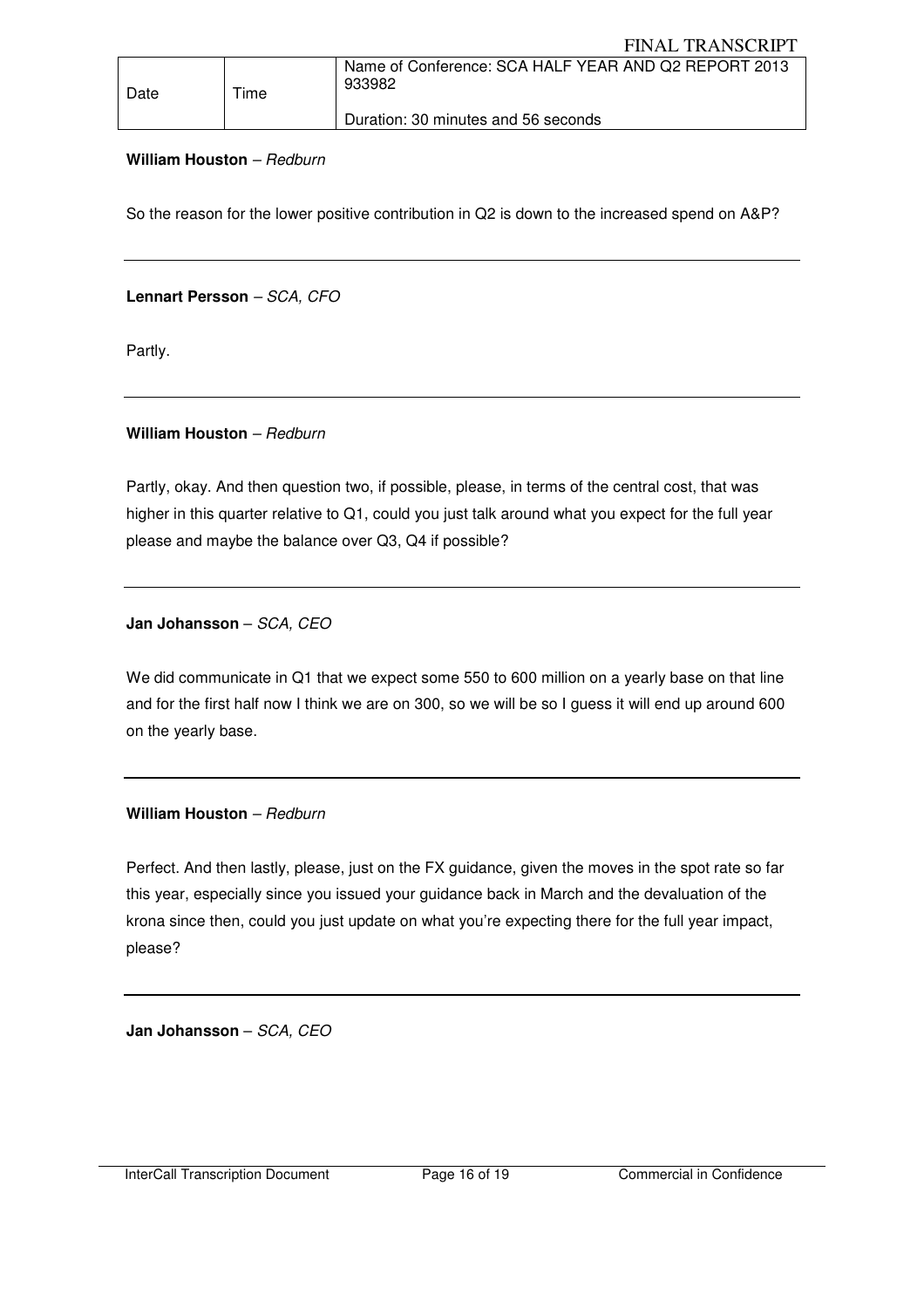| Date | $T$ ime | Name of Conference: SCA HALF YEAR AND Q2 REPORT 2013<br>933982 |
|------|---------|----------------------------------------------------------------|
|      |         | Duration: 30 minutes and 56 seconds                            |

We have a little bit more than 400 million for the first half year and if nothing dramatic happens, I mean, we guided I think on 500 so with the knowledge we have today I guess I have to stick to that one.

#### William Houston - Redburn

Okay, thanks very much.

#### **Host**

Thank you so much. I understand this was the final question from the telephone. Is there any more questions from you here in the audience? Yes, we have one.

## **Stellan Hellström** - Nordea

Hi, this is Stellan Hellström with Nordea, I just wanted to come back a little bit on the questions on raw material price increases that we saw in Q2 in Personal Care and also if you could comment a little bit more on your possibilities to offset that with price increases.

## **Jan Johansson** – SCA, CEO

We have quite a different business dynamic in Tissue and in Personal Care. Tissue by tradition is more, sort of, an area where you discuss raw material with your customers and you never do that in Personal Care. In Personal Care you either deal with it as cost cutting or price increases or new innovations, and since the bulk at least of our business in Personal Care is branded business you manage it in a different way. So for some aspects it's much easier and others it's more difficult, depending of course which category you are in. But, I mean, if you look at the history of the company, we have been able to do that for the past 50 years. I feel quite confident that we'll do it in the future also.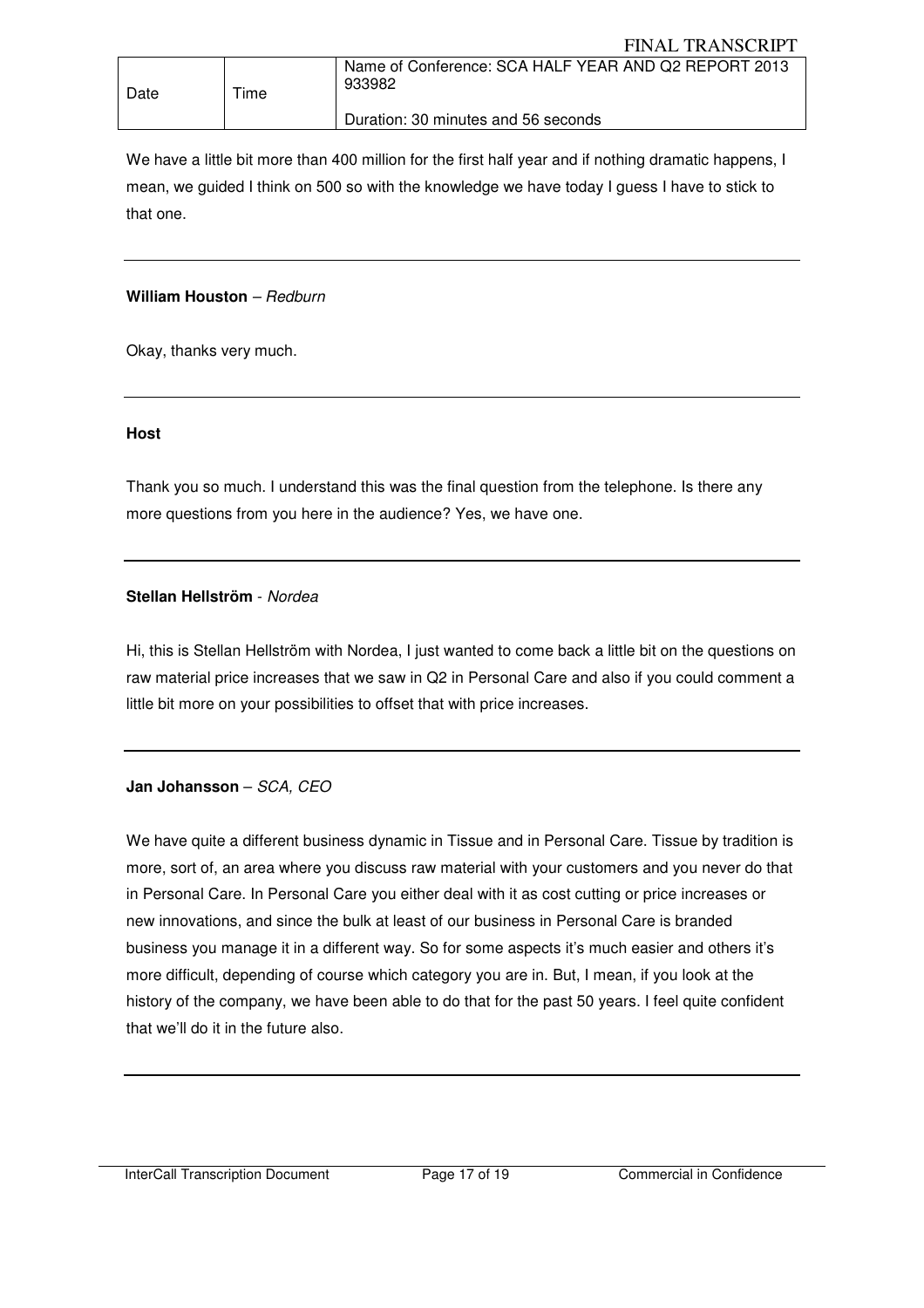## **Stellan Hellström** - Nordea

Date | Time

Looking then a little bit more on the short-term, then, if you can say something? I think you talked about earlier that you think your product innovation pipeline is quite strong, and then given the raw material price increases that we've seen how do you feel that you can compensate?

## **Jan Johansson** – SCA, CEO

I think if you look at the pipeline that we have today we will have a lot of new features coming out in the market next year almost in all our categories and that's of course a very good opportunity to improve your profitability. We also are relaunching a completely new product and positions in Russia as we are speaking today and of course that is also consuming cash and profits while we're doing it, but we feel very confident we will improve profitability and market share once we are through it. And we have some other countries in the world where we are also relaunching baby in a completely new way, Sweden as an example, and while doing it with TVC, etc, it has a negative impact but then normally you get a more positive impact once we have done it. So we are in the middle of quite a big relaunch of many categories in the world during this spring and of course that has an impact on the short-term on the margin, but still keeping a profitability above 28% return on capital employed.

#### **Host**

Any more questions or where you okay? So, any more questions from the audience? And there is none from the telephone. Jan, do you want to make any final conclusion?

#### **Jan Johansson** – SCA, CEO

Thank you. Well, looking at the developments as I think we have been describing we have had a quarter with investments in the markets, in particular in incontinence but also in other categories. We still have a very good underlying growth, even in mature markets in important categories. We have a position where we will improve the profitability on Tissue, not only by cost-cutting but also by price increases in the second half. And we do see quite a substantial turn in Forest in at least two of our products, the solid wood and the kraftliner. So from that perspective I think it's a